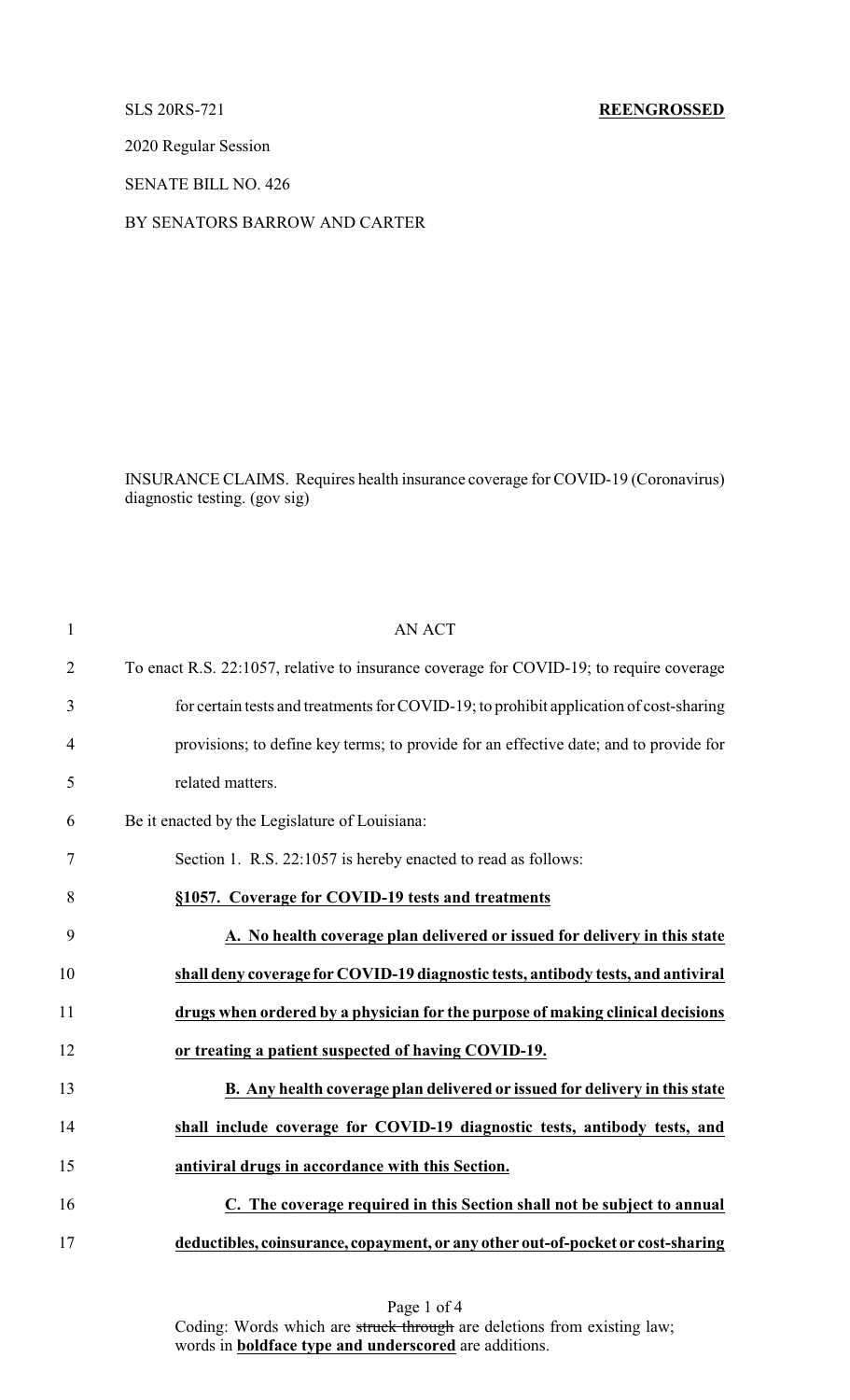| $\mathbf{1}$   | expense provisions until December 31, 2022. After December 31, 2022, these        |
|----------------|-----------------------------------------------------------------------------------|
| $\overline{2}$ | services may be subject to these cost-sharing requirements.                       |
| 3              | D. For purposes of this Section, the following definitions apply:                 |
| $\overline{4}$ | (1) "COVID-19" means the coronavirus disease 2019 as designated by                |
| 5              | the World Health Organization.                                                    |
| 6              | (2) "COVID-19 diagnostic test" or "diagnosis test" means a test that is           |
| $\tau$         | fully approved or granted an Emergency Use Authorization by the FDA and is        |
| 8              | ordered by a physician for the purpose of diagnosing an active infection or       |
| 9              | determining recovery from an active infection. "COVID-19 diagnostic test" or      |
| 10             | "diagnosis test" shall not include a test used for employment-related or public   |
| 11             | health surveillance testing.                                                      |
| 12             | (3) "COVID-19 antibody test" means a test that is fully approved or               |
| 13             | granted an Emergency Use Authorization by the FDA and is ordered by a             |
| 14             | physician for the purpose of determining the likelihood of a previous infection.  |
| 15             | "COVID-19 antibody test" shall not include a test used for employment-related     |
| 16             | or public health surveillance testing.                                            |
| 17             | (4) "COVID-19 antiviral drug or agent" is a medication that is fully              |
| 18             | approved or granted an Emergency Use Authorization by the FDA for the             |
| 19             | treatment or prevention of COVID-19 infections when ordered by a physician.       |
| 20             | (5) "Health coverage plan" means any hospital, health, or medical                 |
| 21             | expense insurance policy, hospital or medical service contract, employee welfare  |
| 22             | benefit plan, contract, or other agreement with a health maintenance              |
| 23             | organization or a preferred provider organization, health and accident            |
| 24             | insurance policy, or any other insurance contract of this type in this state,     |
| 25             | including a group insurance plan, a self-insurance plan, and the Office of Group  |
| 26             | Benefits programs. "Health coverage plan" shall not include a plan providing      |
| 27             | coverage for excepted benefits as defined in R.S. 22:1061, limited benefit health |
| 28             | insurance plans, high deductible health plans authorized under federal law, and   |
| 29             | short-term policies that have a term of less than twelve months.                  |

Page 2 of 4 Coding: Words which are struck through are deletions from existing law; words in **boldface type and underscored** are additions.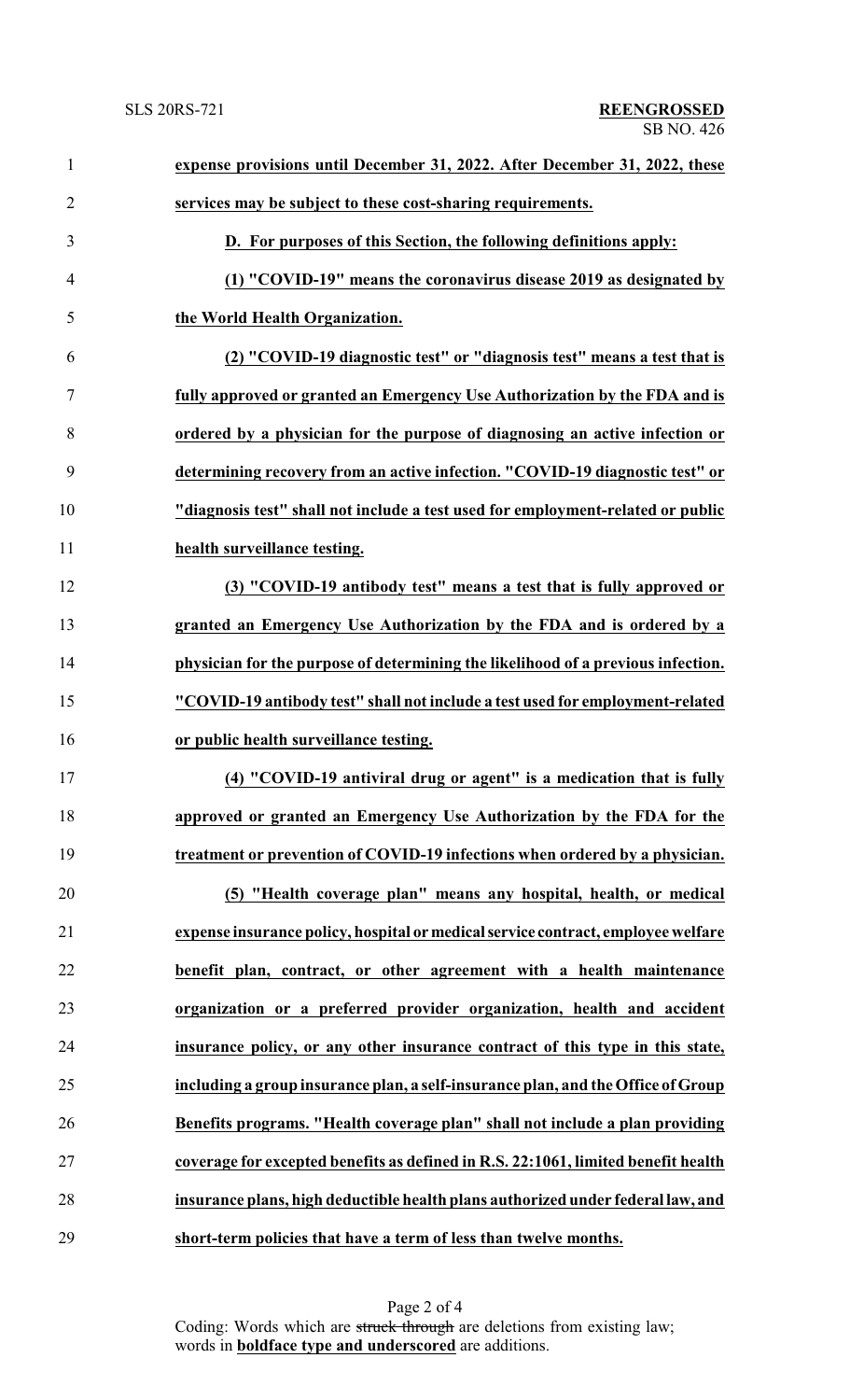1 Section 2. This Act shall become effective upon signature by the governor or, if not

2 signed by the governor, upon expiration of the time for bills to become law without signature

3 by the governor, as provided by Article III, Section 18 of the Constitution of Louisiana. If

- 4 vetoed by the governor and subsequently approved by the legislature, this Act shall become
- 5 effective on the day following such approval.

The original instrument was prepared by Brandi Cannon. The following digest, which does not constitute a part of the legislative instrument, was prepared by Christine Arbo Peck.

## DIGEST

SB 426 Reengrossed 2020 Regular Session Barrow

Proposed law prohibits a health coverage plan delivered or issued for delivery in this state from denying coverage for COVID-19 diagnostic and antibody testing and antiviral drugs when ordered by a physician for the purpose of making clinical decisions or treating a patient suspected of having COVID-19.

Proposed law requires any health coverage plan delivered or issued for delivery in this state to include coverage for COVID-19 diagnostic and antibody testing and antiviral drugs.

Proposed law prohibits the application of annual deductibles, coinsurance, copayment, or any other out-of-pocket or cost-sharing expense provisions until December 31, 2022. After December 31, 2022, these services may be subject to these cost-sharing requirements.

Proposed law defines "COVID-19", "COVID-19 diagnostic test", "COVID-19 antibody test", "COVID-19 antiviral drug or agent", and "health coverage plan".

Proposed law is not applicable to a plan providing coverage for excepted benefits, limited benefit health insurance plans, high deductible health plans authorized under federal law, and short-term policies that have a term of less than twelve months.

Effective upon signature of the governor or lapse of time for gubernatorial action.

(Adds R.S. 22:1057)

Summary of Amendments Adopted by Senate

Committee Amendments Proposed by Senate Committee on Insurance to the original bill

1. Requires coverage of antibody tests and antiviral drugs.

Summary of Amendments Adopted by Senate

Senate Floor Amendments to engrossed bill

1. Provides that COVID-19 diagnostic and antibody testing and antiviral drugs are covered when ordered by a physician for the purpose of making clinical decisions or treating a patient suspected of having COVID-19.

Page 3 of 4 Coding: Words which are struck through are deletions from existing law; words in **boldface type and underscored** are additions.